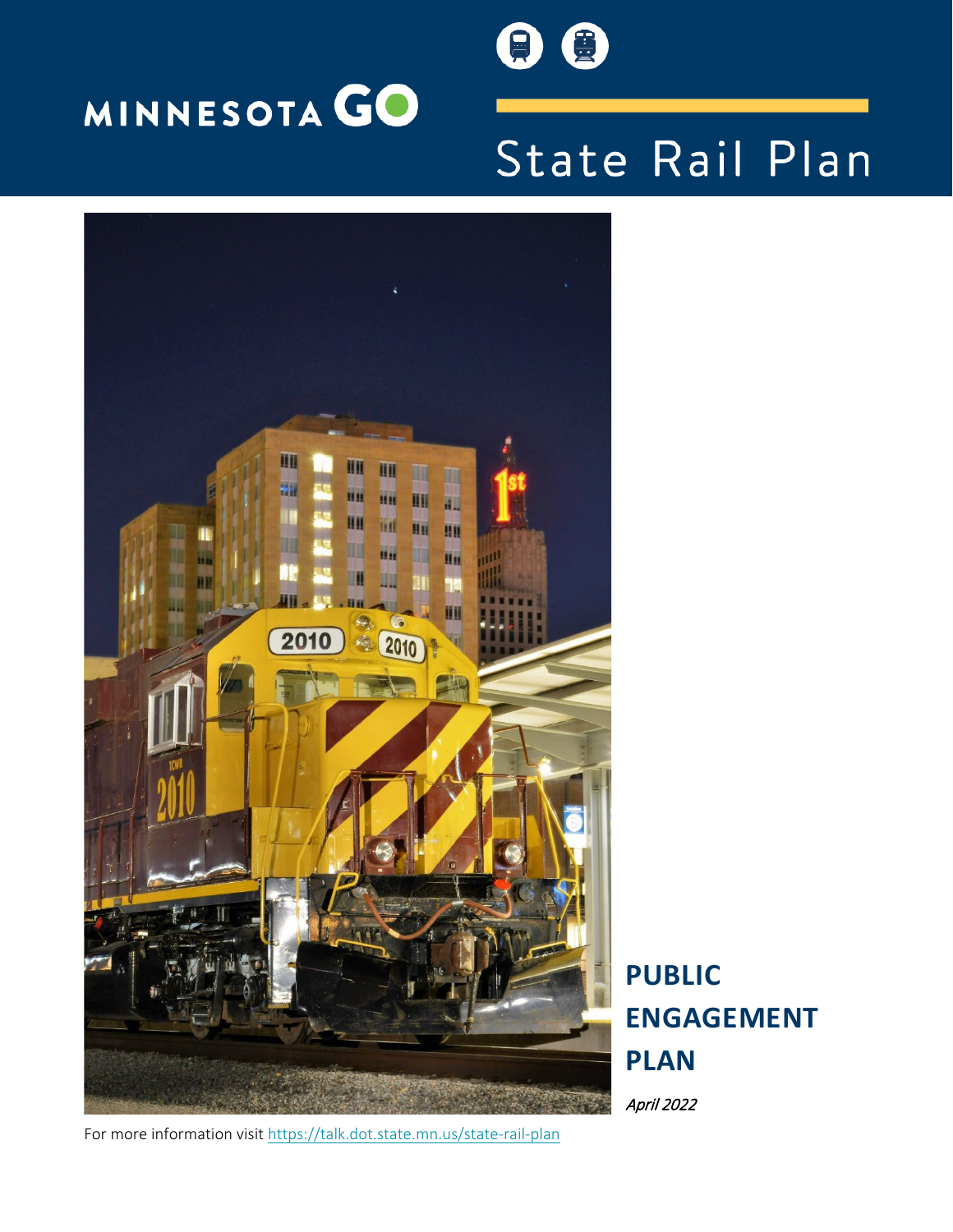Cover Photo: Greg Mathis, 2017, used with permission.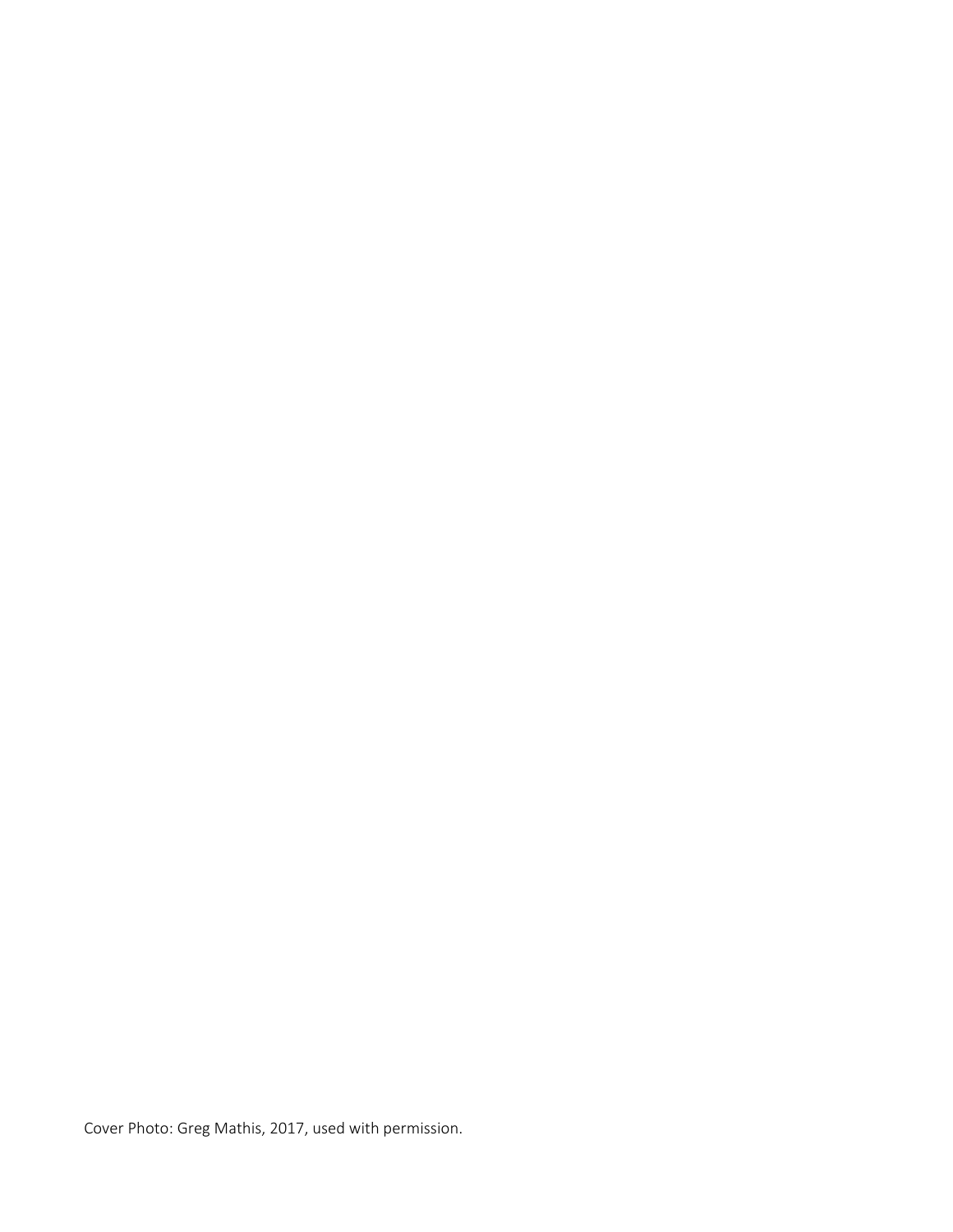# <span id="page-2-0"></span>**THE ASK**

The Minnesota Department of Transportation (MnDOT) is planning to update the State Rail Plan. This Public Engagement Plan provides a framework for the inclusive and equitable approach MnDOT will use to engage with and seek input from all audiences during the planning process. MnDOT will use this framework to create customized engagement strategies to meet the unique needs of different audiences and groups.

MnDOT wants to hear your thoughts on this framework and about ways to engage with different audiences and groups as it updates the State Rail Plan. You can submit comments on Public Engagement Plan via the State Rail Plan page on "Let's Talk Transportation", MnDOT's online public engagement website: [https://talk.dot.state.mn.us/state-rail-plan.](https://talk.dot.state.mn.us/state-rail-plan) You can also send comments by email or phone to:

Greg Mathis [MnRailPlan@state.mn.us](mailto:MnRailPlan@state.mn.us) 651-366-4292

MnDOT is accepting comments on the Public Engagement Plan through May 26, 2022.

# <span id="page-2-1"></span>**TABLE OF CONTENTS**

# **LIST OF TABLES**

|--|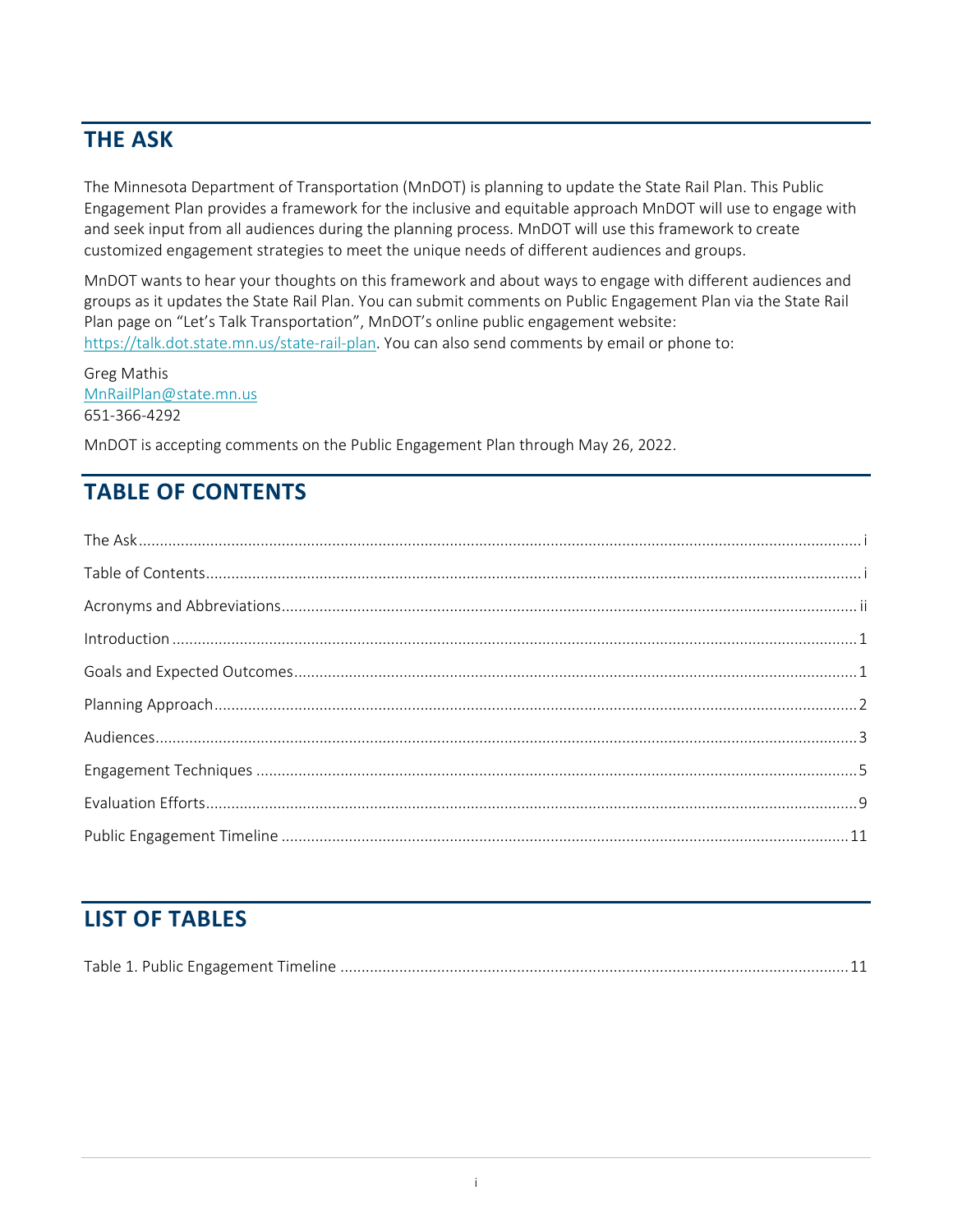# <span id="page-3-0"></span>**ACRONYMS AND ABBREVIATIONS**

| <b>ACTT</b>      | Advocacy Council for Tribal Transportation            |
|------------------|-------------------------------------------------------|
| ADA              | Americans with Disabilities Act                       |
| <b>BIPOC</b>     | Black, Indigenous, People of Color                    |
| <b>FAST Act</b>  | Fixing America's Surface Transportation Act of 2015   |
| IAP <sub>2</sub> | International Association for Public Participation    |
| MnDOT            | Minnesota Department of Transportation                |
| <b>MPO</b>       | Metropolitan Planning Organization                    |
| <b>PAC</b>       | Policy Advisory Committee                             |
| <b>PMT</b>       | Project Management Team                               |
| PRIIA            | Passenger Rail Investment and Improvement Act of 2008 |
| <b>RDO</b>       | Regional Development Organization                     |
| SWOT             | Strengths, Weaknesses, Opportunities and Threats      |
| TAC              | <b>Technical Advisory Committee</b>                   |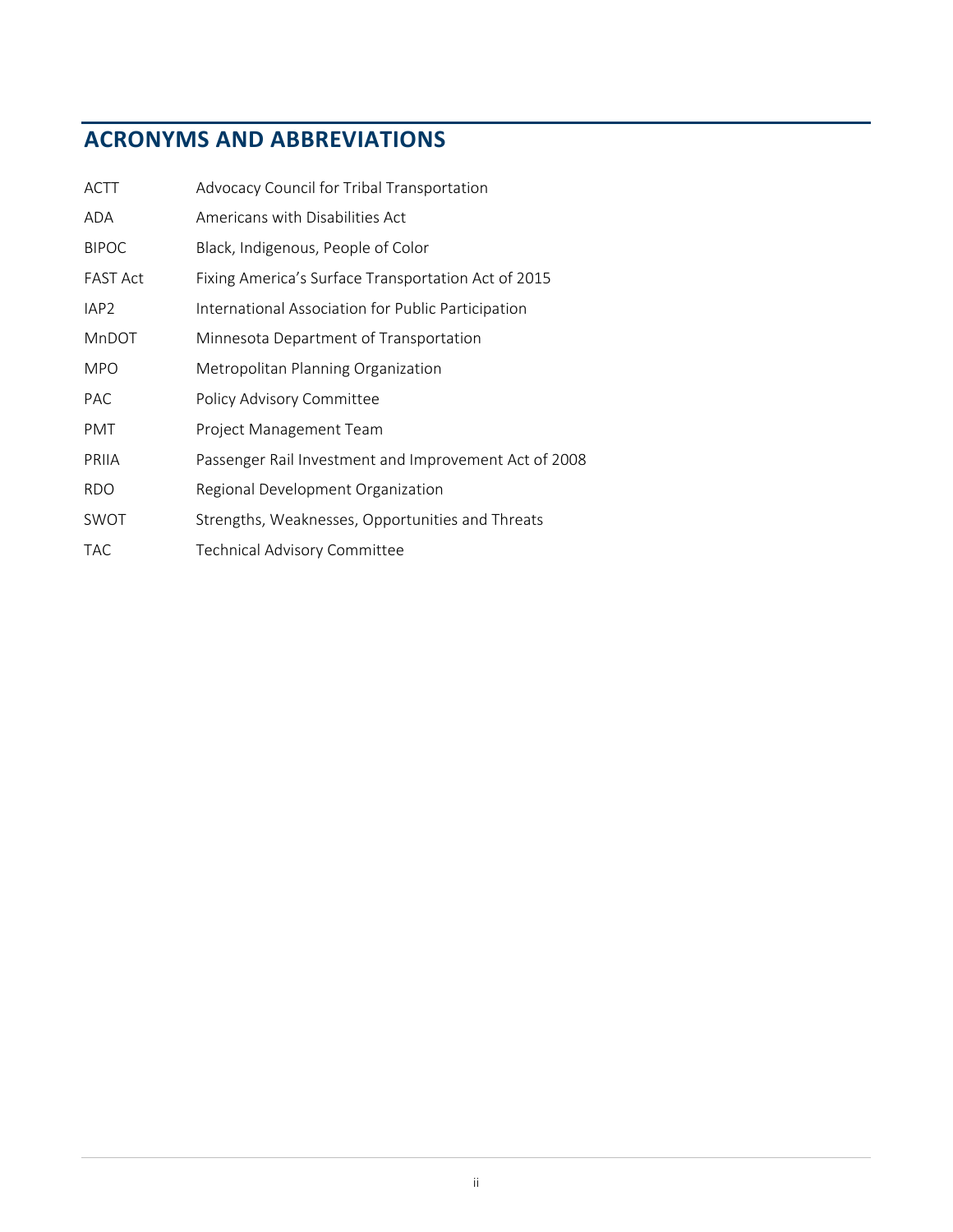# <span id="page-4-0"></span>**INTRODUCTION**

The Minnesota Department of Transportation (MnDOT) is in the process of updating the State Rail Plan for Minnesota. The State Rail Plan is part of MnDOT's Family of Plans that support Minnesota GO, the 50-year vision for the state's transportation system. The highest-level plan is the Statewide Multimodal Transportation Plan, which establishes objectives, performance measures, and strategies for achieving the 50- year vision. The State Rail Plan is a mode specific plan that builds on the Statewide Multimodal Transportation Plan and provides direction for the role of rail in achieving the overall vision.

MnDOT is required by federal and state laws to prepare and regularly update the State Rail Plan. These laws include the federal Passenger Rail Investment and Improvement Act of 2008 (PRIIA) and Minnesota Statute 174.03 Subdivision 1b. Pursuant to these laws, the purpose of the State Rail Plan is to promote the state's involvement in rail policy, planning and development, and to guide the future of both the freight and passenger rail systems, as well as rail services in the state. The federal laws also require MnDOT to submit the State Rail Plan, and any updates, to the Federal Railroad Administration.

Engagement is the key to a collaborative and inclusive process that often results in a plan that is owned by those it touches. The purpose of this Public Engagement Plan is to provide a framework for the inclusive and equitable approach MnDOT will use to collaborate with and seek input from all audiences as it updates the State Rail Plan. MnDOT will use this framework to create customized audience and group specific engagement strategies. This Public Engagement Plan is a living document and engagement strategies may be adjusted or refined to respond to changing needs, views, or priorities encountered during the planning process.

# <span id="page-4-1"></span>**GOALS AND EXPECTED OUTCOMES**

Effective public engagement is essential to MnDOT's commitment to offer opportunities for meaningful input and to advance equity in transportation. MnDOT encourages the public to:

- Engage early and often;
- Assist in identifying transportation challenges and solutions; and
- Participate in decision-making processes.

The public engagement process for the State Rail Plan update will seek to meaningfully engage a broad array of public and private stakeholders, the general public, and MnDOT employees. The intent is to provide opportunities to exchange information and ideas, consider different perspectives, and develop a common vision for Minnesota's rail system.

The goals for the State Rail Plan public engagement process are to:

- Create opportunities for public participation throughout the planning process to inform transportation decisions, focusing on meeting people where they are.
- Use creative and culturally appropriate engagement methods to reach more individuals statewide, including traditionally underrepresented communities.
- Offer a variety of platforms to provide input, including online, in-person and hybrid engagement opportunities.
- Guide the development of objectives and strategies for rail transportation in Minnesota.
- Use plain language and graphics, as well as alternate formats and languages, to convey information.
- Comply with federal and state requirements for public engagement activities.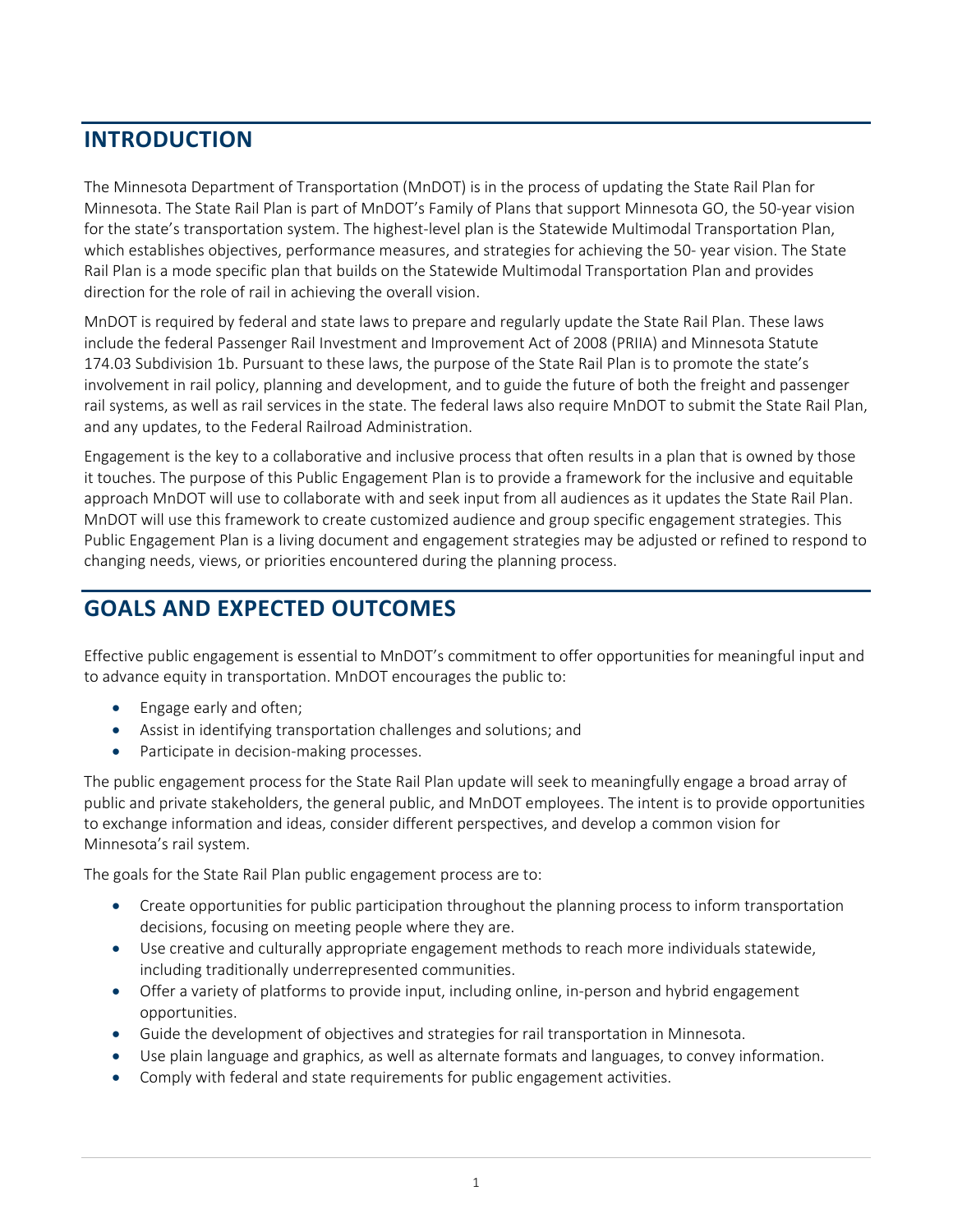The intended outcome is that all audiences have actively participated in the planning process and helped shape the State Rail Plan. A secondary outcome is that this involvement leads to broad support and ownership of the policy and investment direction set forth in the Plan.

# <span id="page-5-0"></span>**PLANNING APPROACH**

### **PLANNING TEAMS: GUIDING THE PLAN**

Several teams will work in unison to help guide and inform the planning process. Each team has a different membership that reflects its unique purpose and role.

#### **PROJECT MANAGEMENT TEAM**

The Project Management Team (PMT) will be comprised of MnDOT employees. The PMT is responsible for overseeing and guiding the planning process for the State Rail Plan. The PMT will manage consultant contracts; create advisory committees; and coordinate and facilitate public engagement efforts and interagency communications. On average, the PMT will meet every two weeks for the duration of the planning process.

#### **ADVISORY COMMITTEES**

MnDOT often appoints advisory committees composed of representative stakeholders from target audiences to provide oversight on projects with statewide implications. These committees are tasked with providing guidance to the PMT, and act as a two-way conduit of information to the groups they represent. The main roles of advisory committees are to:

- Review and provide comments on the planning process and deliverables;
- Review and provide input and feedback on recommendations; and
- Assist with the dissemination of information, including public meeting notices, to the general public and stakeholders.

MnDOT will create two advisory committees for the State Rail Plan. The committees are described below. As needed, a committee may create smaller working group to focus on a specific topic or issue. The working group may meet separately to study the subject, look at alternatives, and form a recommendation for the full committee to consider.

#### Policy Advisory Committee

The Policy Advisory Committee (PAC) will be comprised of public and private sector industry leaders that represent key stakeholder groups. The purpose of the PAC is to provide high-level guidance and analysis to inform the State Rail Plan. The PAC will help define the long-term vision for Minnesota's rail system. It will also help identify factors the Plan needs to consider, policy issues to address, and opportunities for partnerships and collaboration that are critical for plan implementation. The PAC will also review the Plan's objectives and strategies to ensure they are consistent with implementation priorities. On average, the PAC will meet once a quarter during the planning process.

#### Technical Advisory Committee

The Technical Advisory Committee (TAC) will be comprised of public and private sector subject matter technical experts. The purpose of the TAC is to provide technical expertise throughout the planning process to support the development of the State Rail Plan. The TAC will help analyze current data and trends, consider alternatives for how to best address current and future needs, and work out details of the Plan's strategies and action items. The TAC will also make recommendations to the PMT and PAC to inform key decisions. On average, the TAC will meet at least once a month during the planning process.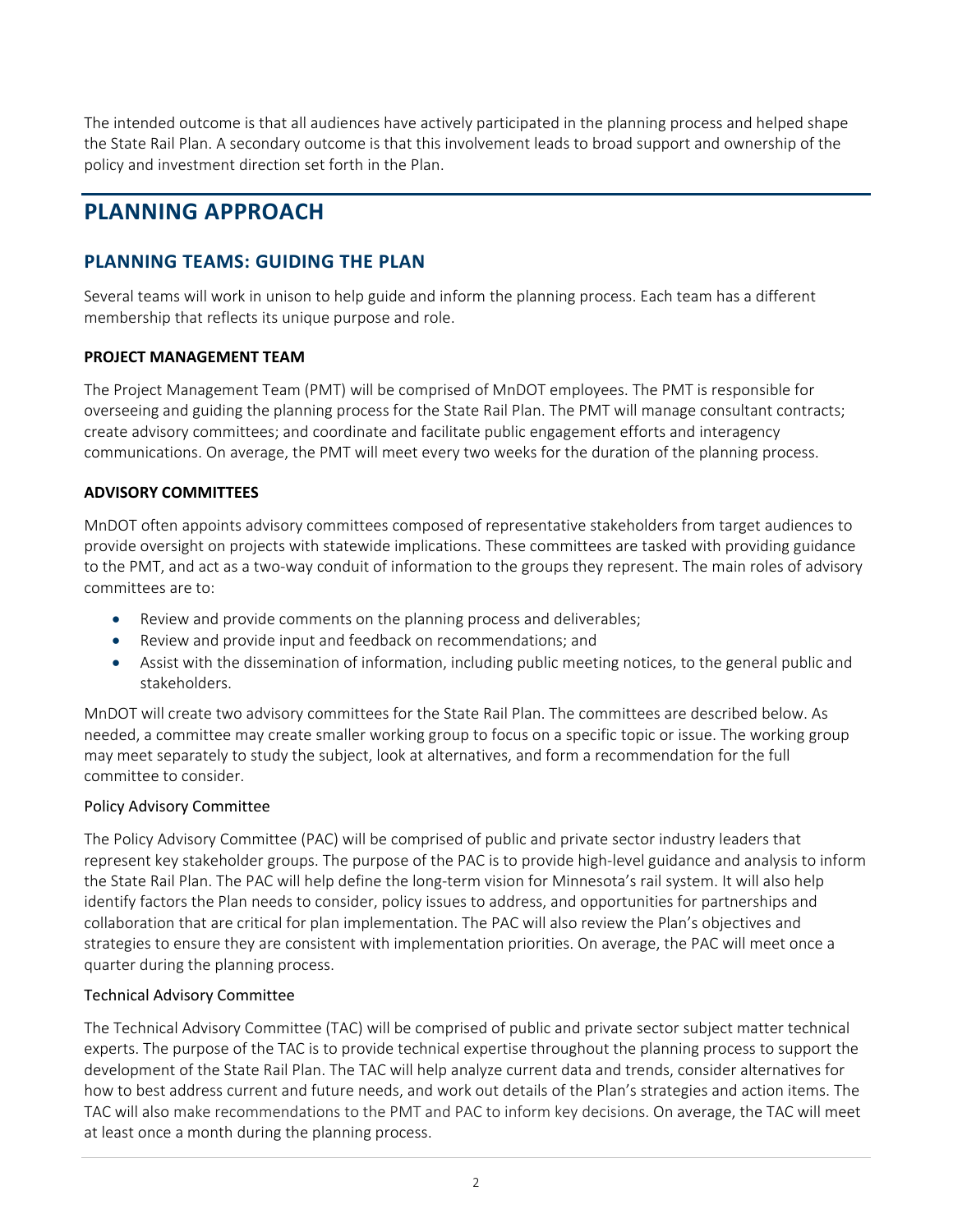### **PLANNING PHASES**

There are multiple phases in the planning process. The following list briefly describes the main phases:

- **Background Research and Synthesis:** This phase focuses on collecting and analyzing/synthesizing information to further our understanding of existing conditions and trends, as well as current and future needs. It also seeks to identify other factors that influence Minnesota's rail system and assesses progress made since the last plan.
- Strengths, Weaknesses, Opportunities and Threats (SWOT) Analysis: This phase builds on the previous phase and assesses internal and external factors and influences, as well as current and future opportunities and threats. The results of the SWOT analysis will inform the State Rail Plan's objectives and strategies, and short and long-term action plan.
- **Develop the Draft Plan:** During this phase the draft State Rail Plan is created. The conclusions from the previous stages are documented in the draft Plan and objectives and strategies are defined. An action plan is also developed to guide implementation efforts. At the end of this stage the draft Plan is circulated for public comment.
- Finalize the Plan: This is the last phase in plan development. Comments received on the draft State Rail Plan are considered and the Plan is finalized. After the State Rail Plan is finalized, it moves into the implementation phase.

Throughout the planning process there will be ample opportunities for all audiences to participate. The type and level of engagement during each phase will vary. This reflects the goal of each phase and the input needed. The types of engagement opportunities available during each phase, and the techniques used, will be determined by the PMT to best reflect the input being sought. For more detail, see the Public Engagement Timeline section.

# <span id="page-6-0"></span>**AUDIENCES**

As noted earlier, MnDOT is committed to increasing transparency and collaboration and ensuring everyone has an opportunity to participate in the planning process. To meet this commitment, MnDOT will strive to engage a broad array of internal and external audiences to inform the State Rail Plan update. It will also seek to reach underrepresented populations such as Black, Indigenous, People of Color (BIPOC), individuals with low income, English language learners, elderly, youth, and persons with various ability levels within any potential group audience.

Not every audience shares the same level of interest in, or commitment to, the planning process. For this reason, it is important to offer opportunities for different levels of involvement. Some audiences and groups may only want to be informed of the Plan. Others need a greater level of involvement due to their role in plan implementation. MnDOT currently uses the International Association for Public Participation (IAP2) Spectrum of Public Participation as a tool to determine the appropriate level of engagement for projects. The IAP2 Spectrum describes five levels of engagement:

- Inform: Provide balanced and objective information to help understand the problems, alternatives and/or solutions.
- Consult: Obtain public feedback on analysis, alternatives and/or decisions.
- Involve: Work directly with the public throughout the process to ensure that public issues and concerns are consistently understood and considered.
- Collaborate: Partner with the public in each aspect of the decision including the development of alternatives and the identification of the preferred solution.
- Empower: Place final decision-making in the hands of the public.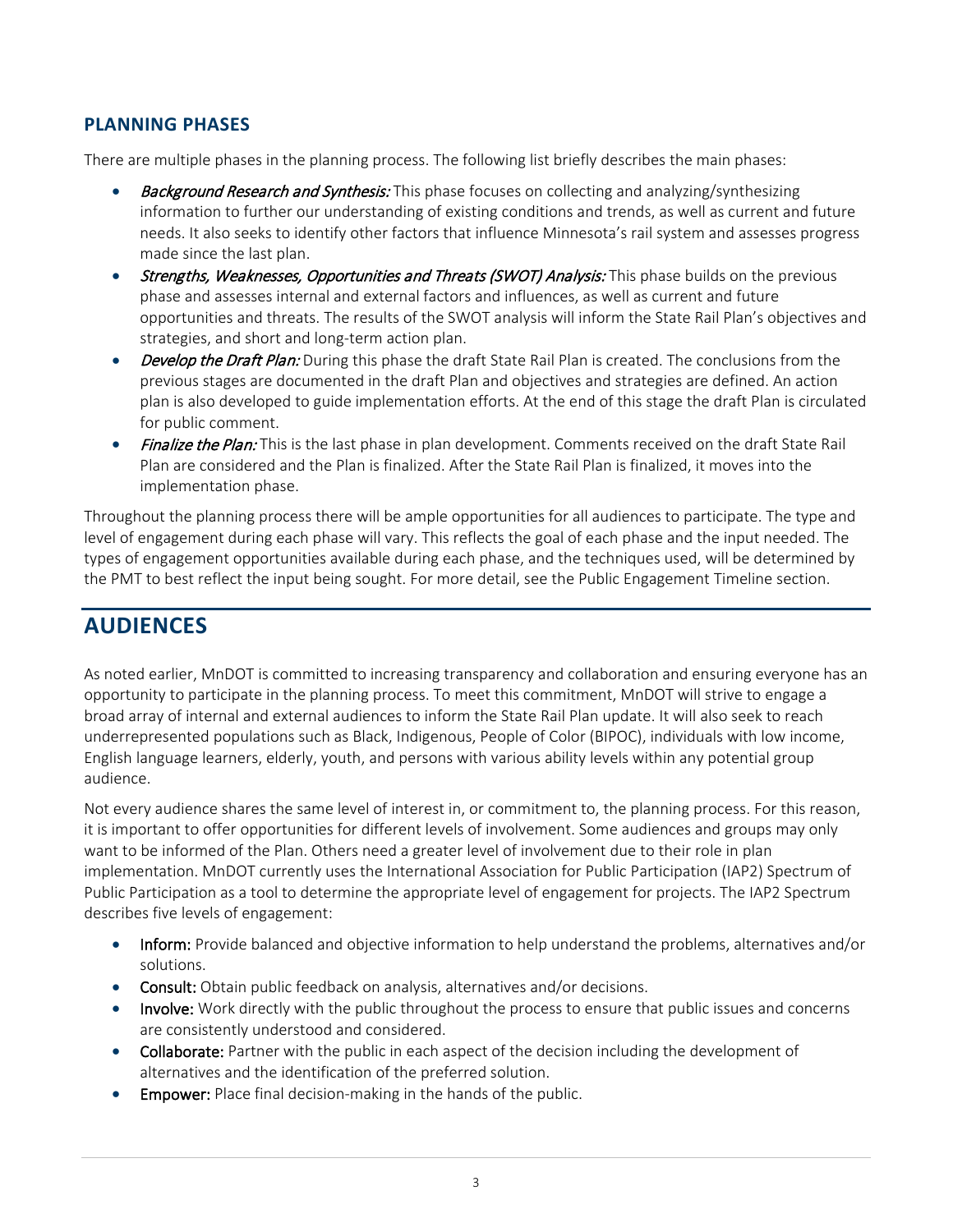Below is a list of key audiences for the State Rail Plan. MnDOT will tailor outreach efforts and techniques to meet the unique needs of each audience. The engagement of all audiences will comply with all Environmental Justice and Civil Rights requirements, Americans with Disabilities Act (ADA) requirements, as well as additional stakeholder outreach requirements set at the federal and state level.

### **GENERAL PUBLIC**

### Level of Engagement: Inform, Consult, Involve

The general public is *any individual or group not necessarily associated with decision-making power or special interests, but who may have an interest in the outcome of a decision.* As the ultimate beneficiary of the State Rail Plan, the general public is a key audience that needs to be engaged. While the interest of a member of the general public may be less specific than that of a key stakeholder, it is no less important. Those with any level of interest should have the opportunity to learn about the State Rail Plan and provide input. MnDOT will employ a variety of engagement techniques with the goal of reaching a broad audience. These techniques are described in the Engagement Techniques section.

### **TRADITIONALLY UNDERREPRESENTED COMMUNITIES**

### Key Target Audience: Underrepresented Communities

To engage with traditionally underrepresented communities in Minnesota, MnDOT will identify locations where railroads pass through, or have facilities in, traditionally underrepresented communities. As communities are identified, the PMT will develop customized engagement strategies for these communities. The goal will be to provide these communities with an opportunity to learn about the State Rail Plan and provide input. An emphasis will be placed on minimizing the amount of energy that people who identify with these groups will need to expend to participate in the planning process. This will include providing easy access, using plain language, making engagement materials ADA accessible and available in alternate formats and languages, providing interpreters (to assist people with limited English proficiency), and other appropriate services as applicable and necessary. MnDOT will also strive to build relationships with community-based organizations that can help increase engagement with underrepresented communities. Throughout the planning process, particular attention will be paid to monitoring the success of efforts to engage traditionally underrepresented communities, and adjusting engagement strategies as needed, to ensure their voices are being heard.

### **STAKEHOLDERS**

### Level of Engagement: Inform, Consult, Involve, Collaborate

A stakeholder is *any individual or group that has, or perceives they have, a real and particular stake in the outcome of a decision*. Minnesota has a broad range of public and private sector stakeholders who will play a key role in both informing and implementing the State Rail Plan. In addition to MnDOT, numerous agencies and organizations will play key roles in advancing the strategies and action items in the Plan to achieve the broader objectives for Minnesota's rail system. These include other federal, tribal, state, and local agencies; railroads and other carriers; shippers and manufacturers; facility owners/operators; economic development organizations; the Governor's Council on Freight Rail and the Minnesota Freight Advisory Committee; MPOs and RDOs; Regional Railroad Authorities; and interest-based trade and advocacy groups. Representatives of key stakeholder groups will serve as members of the PAC and TAC.

As the planning process proceeds, and roles for implementing the State Rail Plan are defined, some stakeholders may be identified as transportation partners. Transportation partners are *agencies and organizations that collaborate with MnDOT advance transportation in Minnesota*.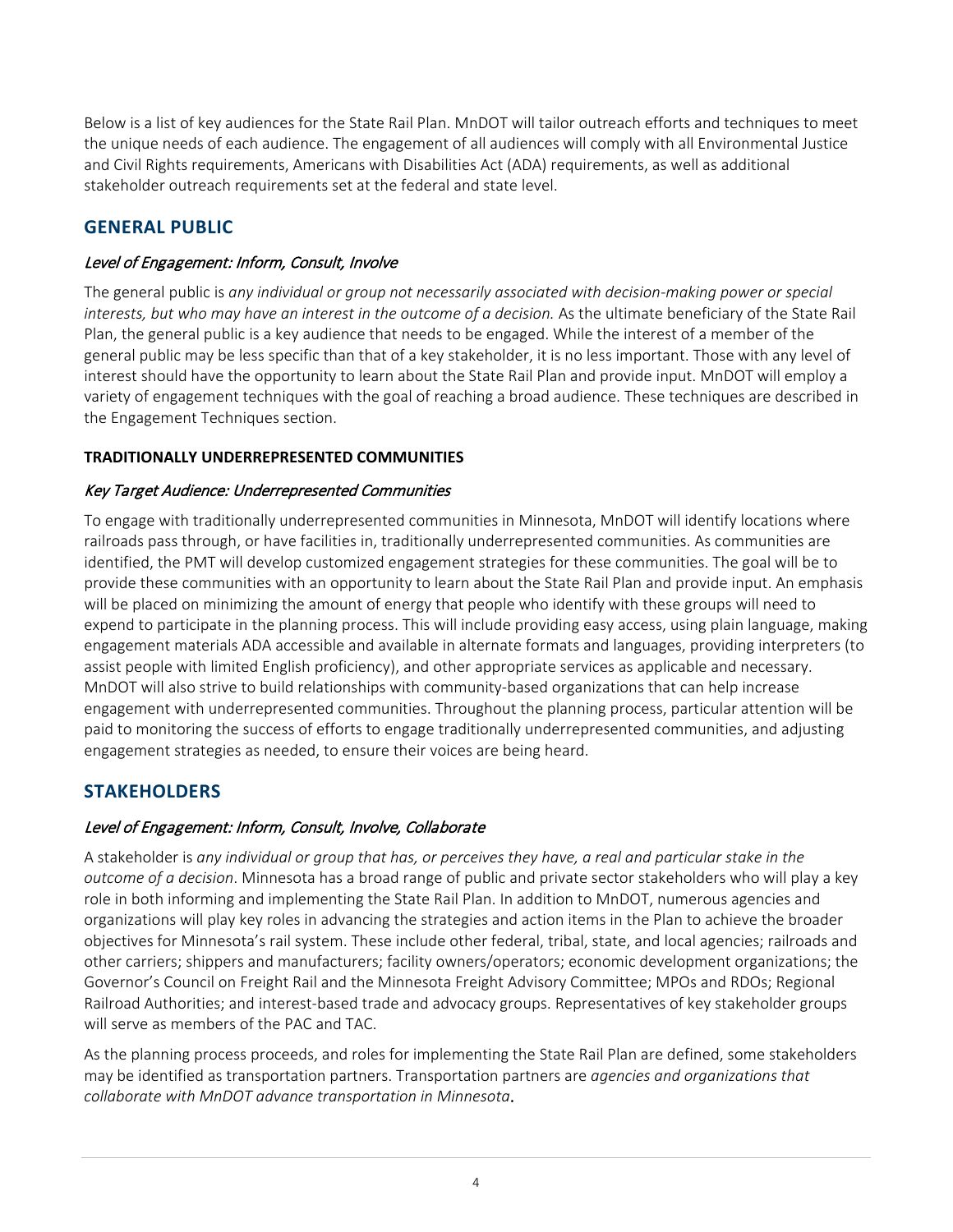#### **TRIBAL OUTREACH**

#### Key Target Audience: Tribal Governments and Transportation Leaders

As sovereign nations, tribes are a unique stakeholder group with specific rights under federal and state law. MnDOT seeks to foster and facilitate positive government-to-government relations with all federally recognized tribes with lands, and interest in lands, in Minnesota. Pursuant to federal and state laws, and its *Minnesota Tribal Nations* policy, MnDOT and its Tribal Liaison will solicit input from tribes throughout the planning process. MnDOT will also engage with, and provide updates to, Minnesota's Advocacy Council for Tribal Transportation (ACTT). This will include at least one focus group meeting with ACTT.

#### **RAILROADS**

#### Key Target Audience: Railroads Operating in Minnesota

Most of Minnesota's railroads in Minnesota are privately owned. For this reason, MnDOT will seek to engage with all the railroads that operate in Minnesota to identify needs, issues, and opportunities the State Rail Plan may need to address. MnDOT will also seek input on roles and potential partnerships for implementing the Plan.

#### **MNDOT**

#### Level of Engagement: Inform, Consult, Involve

The State Rail Plan is a plan for the entire state. Although most freight railroads are privately owned, as Minnesota's transportation agency, MnDOT plays a critical role in implementing the planning direction. For this reason, it is important that MnDOT employees be engaged in the planning process to establish buy-in and ensure the Plan is implemented.

## <span id="page-8-0"></span>**ENGAGEMENT TECHNIQUES**

MnDOT will use a variety of techniques to reach out to and engage with, different audiences and groups throughout the planning process. To reach the widest audience, both in-person, online, and hybrid events and activities are anticipated. The primary engagement techniques are described below. The exact mix of activities used to engage with different audiences and groups will vary based on their specific needs and they type of input needed at different points in the planning process. The Public Engagement Timeline section includes an outline of when different engagement techniques will be used. As noted in the Introduction, MnDOT will use the framework established in this Public Engagement Plan to create customized audience and group specific engagement strategies. MnDOT will provide interpretation and translation services to accommodate persons with various ability levels and to facilitate cross-cultural communications. MnDOT will also actively seek input on when these services are, or may be, needed.

### **ADVISORY COMMITTEE MEETINGS**

#### Engagement Level: Collaborate Target Audience: Key Stakeholder Groups

MnDOT has a responsibility and interest to involve certain advisory stakeholder groups in the planning process. As previously described, the PMT will create a PAC and a TAC that will meet throughout the planning process. The stakeholder groups represented on these committees will play both an advisory and implementation role that is critical to the successful implementation of the State Rail Plan. In addition to providing informational updates to these groups, the PMT will also be asking for guidance on the overall direction for the State Rail Plan and key decisions. On average, the TAC will meet at least once a month and the PAC will meet once a quarter during the planning process.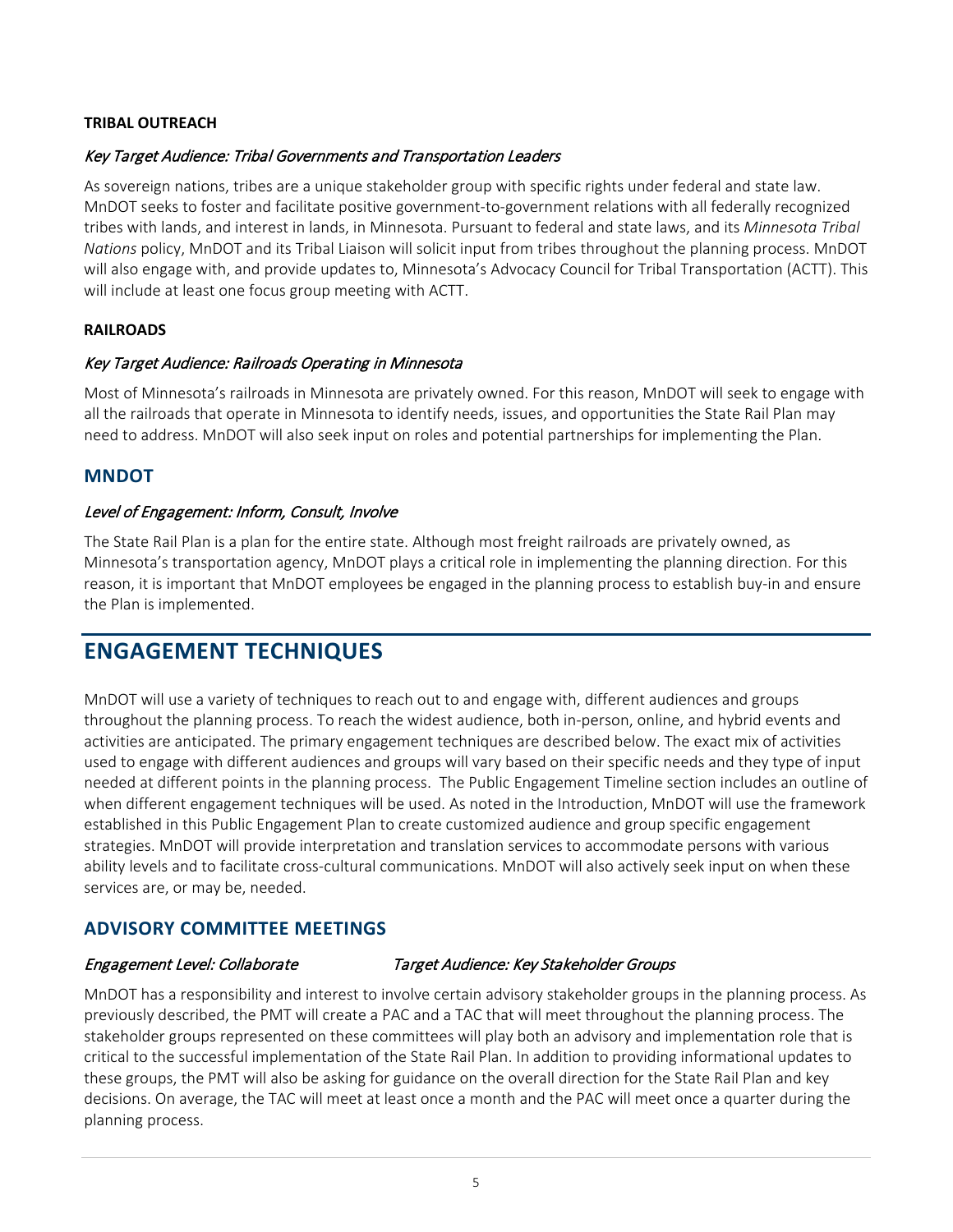### **STAKEHOLDER INTERVIEWS**

#### Engagement Level: Consult Target Audience: Key Stakeholders

One-on-one interviews will be conducted with rail-related stakeholders. The interviews will be with high-level industry leaders from across the state as well as representatives of other stakeholder groups with a direct stake in the rail industry. The purpose of the interviews will be to gather information about needs, issues, and opportunities that will inform the State Rail Plan. Another purpose of the interviews is to foster some of collaborative relationships that will be needed to implement the Plan.

### **SURVEYS**

#### Engagement Level: Consult Target Audience: All Audiences

Surveys will be used to gather input and feedback from all audiences throughout the planning process. During the early phases of the planning process, a survey may focus on gathering needed baseline data; identifying issues, needs, and opportunities; and gaining a better understanding of the perceived and potential role of railroads in the overall transportation system in Minnesota. During later phases, surveys may be used to inform objectives and strategies, establish priorities, and gain feedback on the draft Plan. Depending on the input being sought at a particular point, a survey may be focused on a specific group, all stakeholders, or the general public. Email blasts will announce surveys to stakeholders and other interested parties. When input is desired from the general public, the survey will be announced and posted on the State Rail Plan Let's Talk Transportation page. It will also be announced via email and social media.

### **STAKEHOLDER FOCUS GROUP MEETINGS AND FORUMS**

#### Engagement Level: Involve Target Audience: Key Stakeholders

Focus group meetings and/or stakeholder forums may be used to provide an opportunity to discuss key issues and topics with as many key stakeholders as possible during the planning process. These events will be targeted to key stakeholder groups, although meetings will be open to the general public. In addition to reaching a wider set of stakeholders, these types of activities provide an opportunity to facilitate dialogue among stakeholders with different perspectives and gain more in-depth understanding of specific topics and issues. Six to ten events are anticipated. These EVENTS will be announced via email and on the State Rail Plan Let's Talk Transportation page.

### **WORKPLACE-BASED OUTREACH**

#### Engagement Level: Involve Target Audience: Employees of Rail-Related Industries

MnDOT will identify employers of various size from across the state, including railroads and users of the rail system, and work with those employers to schedule engagement sessions for rail-related employees (e.g., shipping departments). Employers will be chosen based on geographic diversity and other factors to reach a wide array of Minnesotans employed within the rail industry and other related industries. The goal of these events is to reach individuals who may not normally participate in the planning process by making it easy and convenient for them to share their thoughts, insights, and ideas.

### **INFORMATIONAL PRESENTATIONS**

# Represented on the PAC or TAC

Engagement Level: Inform Target Audience: Interested Stakeholders and Groups Not

The PMT will offer to schedule informational presentations with stakeholder groups. Any interested group will also be able to request a presentation via the State Rail Plan Let's Talk Transportation page, and the PMT will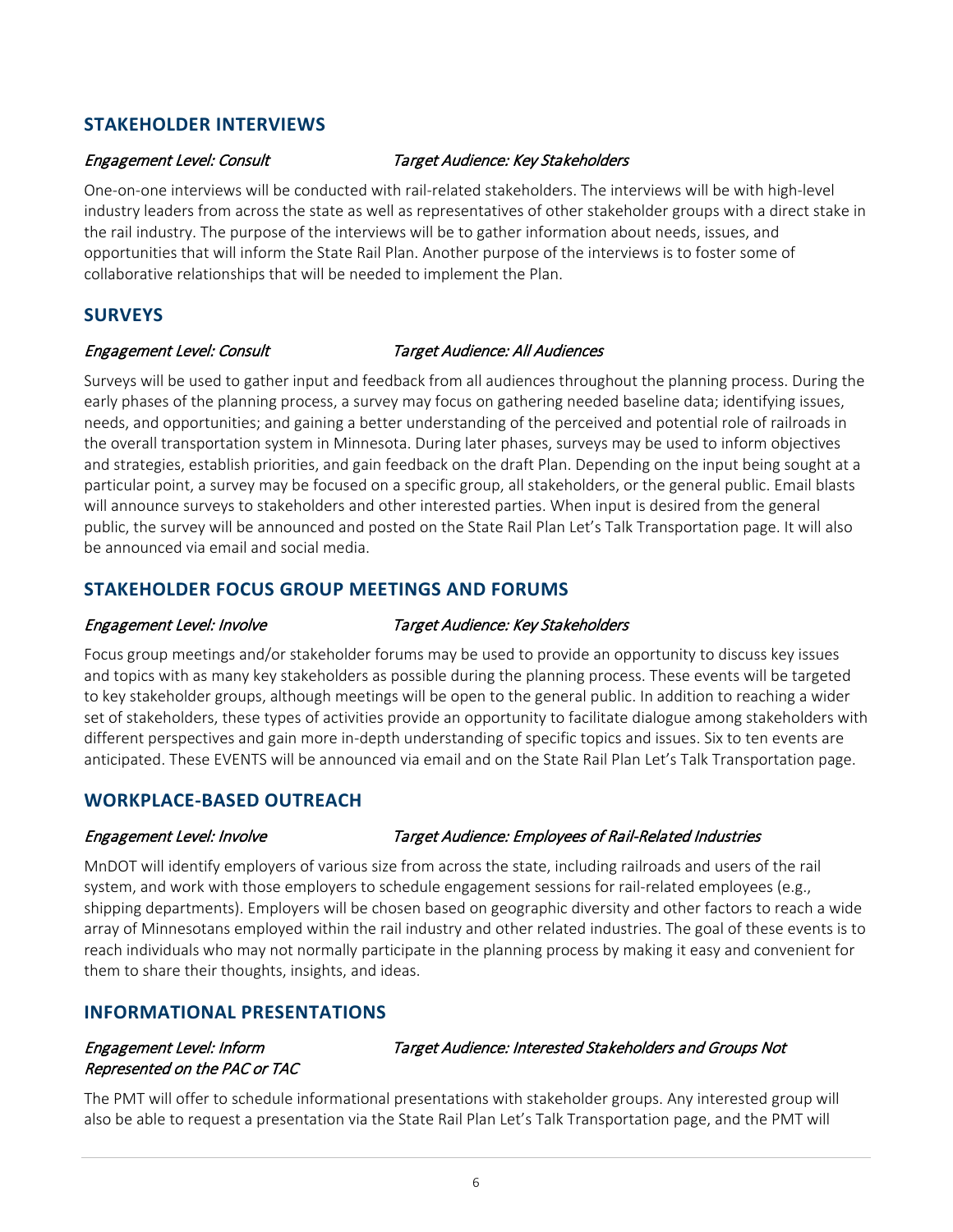make a good faith attempt to present whenever possible. The goal of these meetings is to increase overall project awareness and provide key information to interested and affected stakeholders, as well as gain additional input.

### **PUBLIC MEETINGS**

#### Engagement Level: Inform, Consult, Involve Target Audience: All Audiences

MnDOT will hold three rounds of public meetings during the planning process. These efforts will be geared towards the general public but will also provide an opportunity for stakeholders to provide input. The first round will take place after the initial data is gathered and synthesized, and the SWOT analysis has started. This round will focus on educating the public about the project and soliciting input on rail needs, issues, opportunities, and potential projects. The input received during this outreach effort will inform the overall development of the State Rail Plan. Once the SWOT is completed, MnDOT will host a second round of public meetings. The purpose of this round will be to share and receive feedback on the draft objectives, strategies, and priorities for the State Rail Plan. The last round will focus gaining input on action items and implementation strategies to include in the Plan.

MnDOT will prepare flyers to promote the public meetings. They will also be announced via email, social media, and on the State Rail Plan Let's Talk Transportation page. Additional notifications efforts will be determined as dates, formats and locations of the meetings are confirmed. Display boards will be prepared for in-person meetings to help spur conversations. In-person meetings will prioritize transit accessible locations. Virtual participation options will be available for participation throughout the state. Materials will be accessible and available in alternate formats. Interpreters and other services will be provided upon request.

### **COMMUNITY EVENTS**

#### Engagement Level: Inform, Consult Target Audience: General Public

MnDOT will identify community events throughout the state that provide an opportunity for additional engagement sessions. Examples include the National Train Day event hosted by the Saint Paul Union Depot (spring) and the Minnesota State Fair. The events will consist of information sharing and interactive exercises. A particular focus will be given to events that help reach traditionally underrepresented populations. Materials will use plain language and be accessible and available in alternate formats. Interpreters and other services will be provided upon request. Events will be selected based on geographic diversity and other factors to reach a diverse population of Minnesotans. Community events are targeted to take place at key points throughout the planning process. Events will be announced via social media and on the State Rail Plan Let's Talk Transportation page.

### **PUBLIC COMMENT PERIOD AND HEARING**

#### Engagement Level: Involve Target Audience: All Audiences

A public comment period is expected of all statewide planning documents at MnDOT. MnDOT will schedule a 45 day public comment period upon completion of draft State Rail Plan. A notice of the public comment period will be posted in the State Register prior to its start and will include the date and time of the scheduled public hearing. Notices will also be posted on the State Rail Plan Let's Talk Transportation page and communicated through social media. Electronic versions of the draft Plan and comment options will be available on the State Rail Plan Let's Talk Transportation page. Hard copies of the draft Plan will be available for review at the MnDOT central office, library, and district offices. The public hearing will be held at a transit accessible location in St. Paul. Video conference and virtual participation options will be available for participation throughout the state. Comments will be accepted online, at the hearing, in writing, or via phone. Materials will be accessible and available in alternate formats. Interpreters and other services will be provided upon request.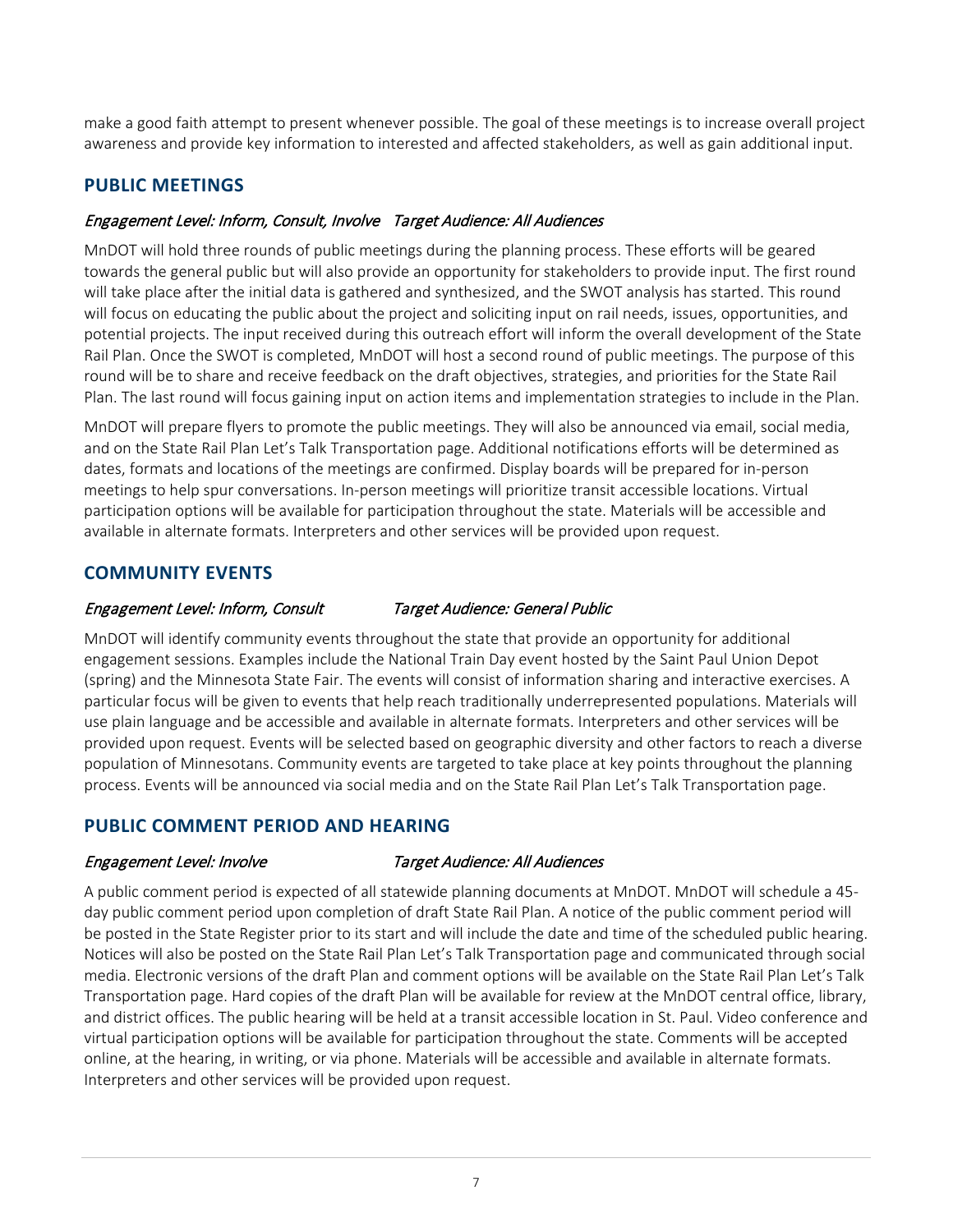### **ELECTRONIC AND MEDIA COMMUNICATIONS**

#### **STATE RAIL PLAN WEBPAGE**

#### Engagement Level: Inform Target Audience: All Audiences

MnDOT will continue to maintain the existing State Rail Plan webpage:

[http://www.dot.state.mn.us/planning/railplan/.](http://www.dot.state.mn.us/planning/railplan/) During the planning process this webpage will direct people to the State Rail Plan page on "Let's Talk Transportation" (see below) where specific information regarding the State Rail Plan update and opportunities to participate will be located. The existing State Rail Plan webpage will also include additional information and resources not found on the "Let's Talk Transportation" page. The PMT will track hits to the existing webpage to evaluate its effectiveness. The webpage will be mobile-friendly and ADA accessible.

#### **LET'S TALK TRANSPORTATION ENGAGEMENT SITE**

#### Engagement Level: Inform, Consult Target Audience: All Audiences

During of the planning process MnDOT will maintain a State Rail Plan page on "Let's Talk Transportation", MnDOT's online public engagement website[: https://talk.dot.state.mn.us/state-rail-plan.](https://talk.dot.state.mn.us/state-rail-plan) This page will serve as a hub for information, resources, and public engagement opportunities. The page will include various engagement tools such as surveys, and areas for questions and public comments, as well as an engagement calendar with opportunities to get involved. There will also be a place to sign up for email blasts and to contact the PMT to request information or an informational presentation. The page will also include a document library with resources and draft documents. The PMT will track views of the page to evaluate its effectiveness. The webpage will be mobile-friendly and ADA accessible.

#### **NEWS RELEASES**

#### Engagement Level: Inform Target Audience: All Audiences

News releases will be issued throughout the planning process to announce project milestones and events. The news releases will be distributed statewide. MnDOT Communications and Public Engagement coordinators will publish announcements in local newspapers and media outlets, such as local access television, radio, and community newsletters, including tribal, minority and ethnic publications and outlets. Press materials will be prepared prior to each general public engagement opportunity and they will also communicate key decision points.

#### **EMAIL BLASTS**

#### Engagement Level: Inform Target Audience: Stakeholders and Other Interested Parties

Email will be used throughout the planning process to communicate with stakeholders and other interested parties. Email blasts will be sent to provide project updates and to announce engagement opportunities. The State Rail Plan Let's Talk Transportation page will include a link that will allow anyone to sign up to receive the email blasts. Additionally, near the start of the planning process an email blast will be sent to everyone on MnDOT's existing rail stakeholder list. The email will notify them of the State Rail Plan update and encourage them sign up for the email blasts. MnDOT will continue to encourage all audiences to sign up for the email blast throughout the planning process. The email blasts will be promoted on the State Rail Plan Let's Talk Transportation page and through MnDOT communications and engagement activities.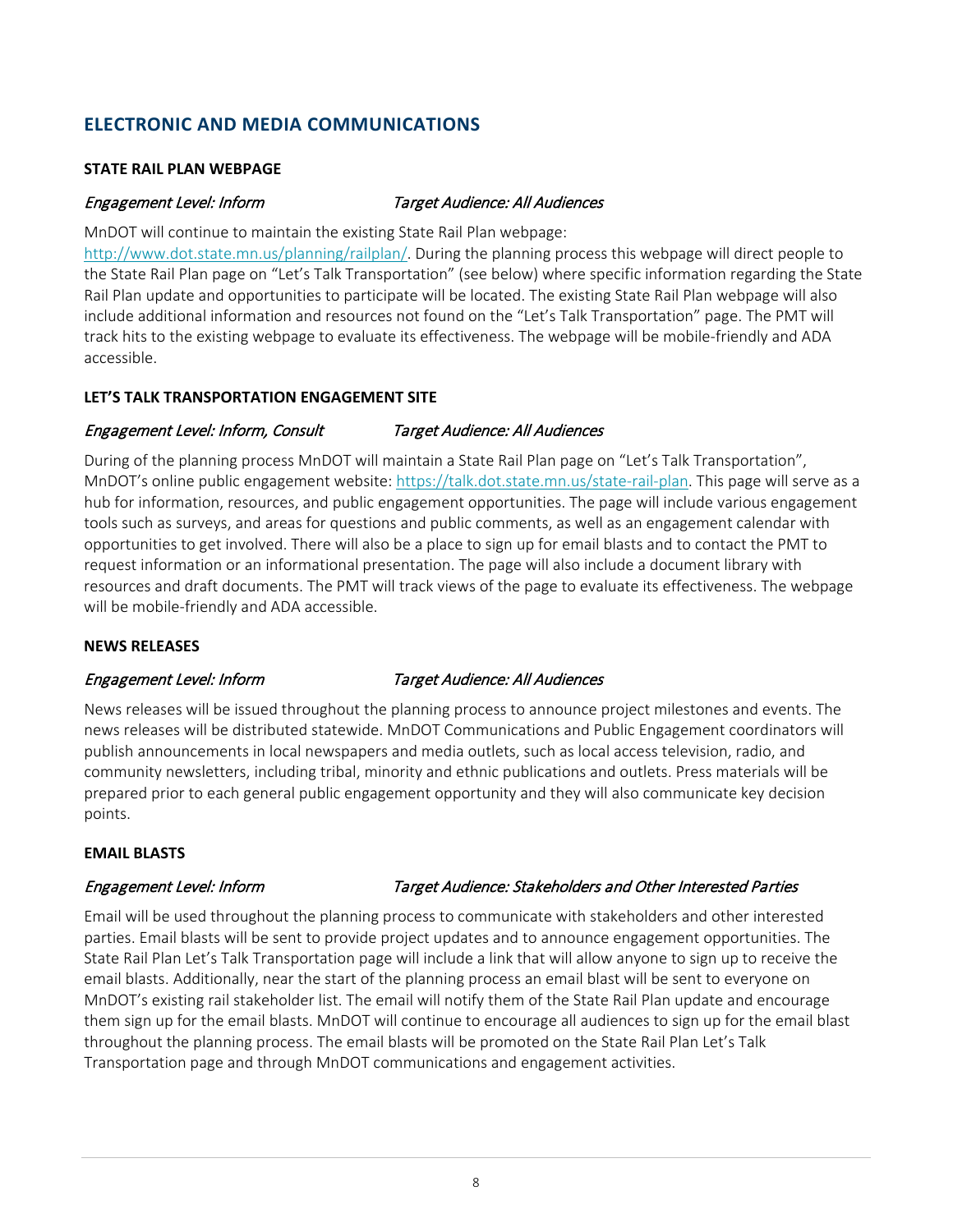#### **SOCIAL MEDIA**

#### Engagement Level: Inform Target Audience: General Public

Social media will be used to promote engagement activities throughout the planning process. A strategy will be crafted primarily around MnDOT's primary and district Facebook and Twitter profiles, with interaction and occasional posts on MnDOT's general and district Twitter, Facebook, and Instagram accounts. Posts will seek to drive traffic to the State Rail Plan Let's Talk Transportation page for more information and educational materials. In coordination with the Let's Talk Transportation page, social media will announce public engagement opportunities, promote online surveys, and seek to interact with followers to gain input directly through Twitter. Posts will utilize the hashtag #RailMN.

# <span id="page-12-0"></span>**EVALUATION EFFORTS**

The PMT will evaluate the effectiveness of engagement efforts at key points during the planning process. As part of the evaluation effort, MnDOT will collect optional, anonymous demographic data from people who participate in engagement activities. Cumulative results and trends will be used to adjust engagement strategies as needed.

### **EVALUATION CRITERIA**

The PMT will use the following criteria to evaluate engagement efforts:

#### **PROCESS QUESTIONS**

#### General Public

- Does the general public feel they have the information they need to stay informed, participate in the planning process, and share input?
- Is the general public satisfied with the amount and types of opportunities they have to provide feedback?
- Does the general public and traditionally underrepresented communities find it easy to participate in the planning process? If so, what do they feel makes it easy to participate? If not, what challenges are they experiencing?
- What types of engagement does the general public find to be most satisfying and useful, and why?
- Moving forward, how does the general public want to be informed and engaged about the State Rail Plan and other engagement activities?

#### Stakeholders

- Do stakeholders feel they have the information they need to stay informed, participate in the planning process, and share input?
- Are stakeholders satisfied with the amount and types of opportunities they have to provide feedback?
- Do stakeholders find it easy to participate in the planning process? If so, what do they feel makes it easy to participate? If not, what challenges are they experiencing?
- What types of engagement do stakeholders find most satisfying and useful, and why?
- Moving forward, how do stakeholders want to be informed and engaged about the State Rail Plan and other engagement activities?

#### PMT

• Are the Public Engagement Plan and the customized audience and group specific engagement strategies being implemented as planned? If not, what changed? How is the PMT adapting the Plan and the audience and group specific engagement strategies to achieve the goals and objectives of the Plan?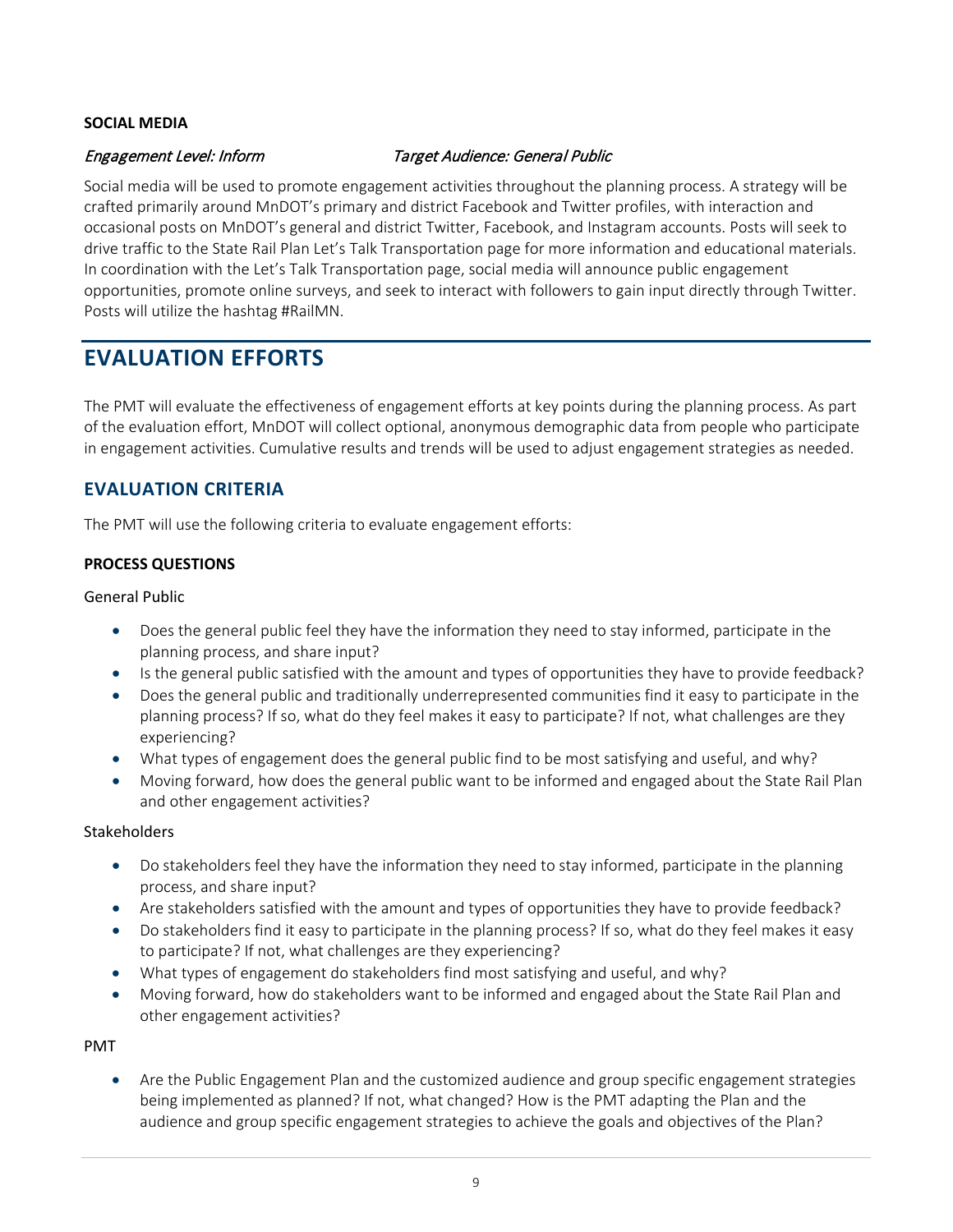- Do the stakeholders and members of the general public who participated in the planning process represent the demographic characteristics of the target audiences?
	- o What was the geographic representation of attendees/responses?
	- o What is the relationship of attendees/responses to the rail system? Have different rail interests been represented? What was the percentage of attendees/respondents who shared demographic data when requested?
	- o Does the input received equitably represent all parts of Minnesota, including Title VI and Environmental Justice populations?
- Are the customized audience and group specific engagement strategies created under the Public Engagement Plan using creative and culturally appropriate engagement methods to reach more individuals statewide, including traditionally underrepresented communities?
- Do the customized audience and group specific engagement strategies created under the Public Engagement Plan comply with federal and state requirements for public engagement activities?
- What kind of feedback was received from the State Rail Plan Let's Talk Transportation page, place-based outreach, stakeholder focus group meetings and forums, open houses, and other opportunities? Did this feedback affect key decisions?

#### **OUTCOME QUESTIONS**

#### General Public

- Did the general public feel they were heard by MnDOT throughout the planning process?
- Did the general public feel they influenced key decisions and the direction of the State Rail Plan?
- Is the general public satisfied with the outcomes of the planning process and the final State Rail Plan?

#### **Stakeholders**

- Did stakeholders feel they were heard by MnDOT throughout the planning process?
- Did stakeholders feel they influenced key decisions and the direction of the State Rail Plan?
- Are stakeholders satisfied with the outcomes of the planning process and the final State Rail Plan?

#### PMT

- Did public engagement efforts create opportunities for all audiences to influence key decisions throughout the planning process?
- Did input received through public engagement guide the development of objectives, strategies, and priorities for rail transportation in Minnesota?

### **ENGAGEMENT ACTIVITY TRACKING**

MnDOT will use an engagement activity tracker to track engagement efforts. After each activity, the PMT will prepare a summary and add it the tracker. MnDOT will also generate internal reports at key points in the planning process to document the number of people that interact with the Project via:

- In-person activities (stakeholder focus group meetings and forums, public open houses, informal presentations, community events),
- State Rail Plan webpage (how many views & repeat visitors),
- State Rail Plan Let's Talk Transportation page (how many views & repeat visitors),
- Responses and response rates for online engagement tools (surveys, public comments, questions, etc.),
- Demographic questions,
- Project Updates email sign ups, and
- Social media.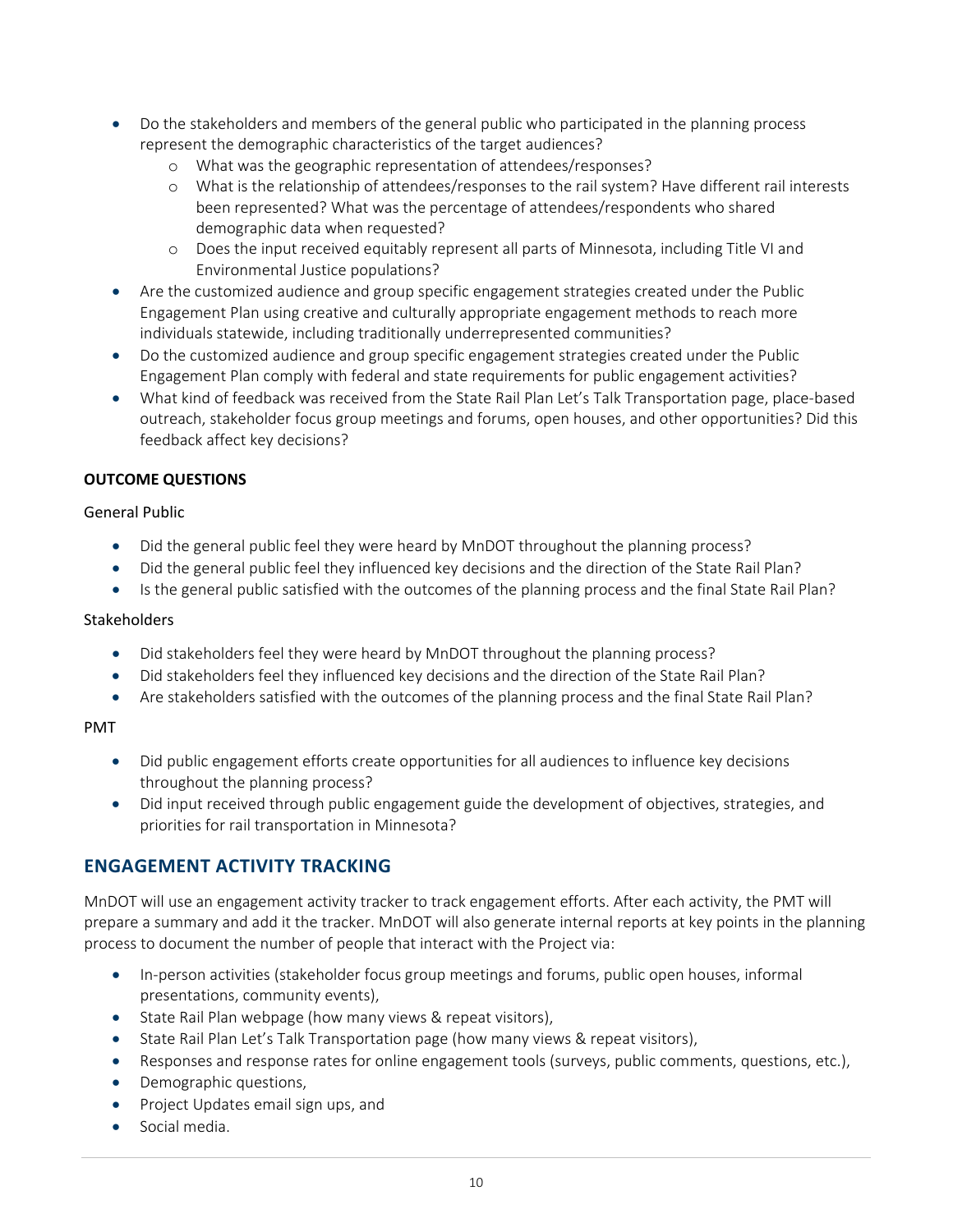When possible, this will include a breakdown of demographic data and where people are located to ensure racial, socio-economic, cultural, and geographic diversity in engagement. If certain groups or areas of Minnesota are missing or underrepresented, engagement strategies will be adjusted to target those populations.

# <span id="page-14-0"></span>**PUBLIC ENGAGEMENT TIMELINE**

# <span id="page-14-1"></span>**TABLE 1. PUBLIC ENGAGEMENT TIMELINE**

| <b>Planning Phases</b>                                                    |            | Sept Oct | <b>Nov</b><br>2022 2022 2022 | Dec Jan<br>2022    | 2023               | Feb              |   |   |             |            |   |   | Mar Apr May June July Aug Sept Oct Nov Dec Jan |   |                    |                     |   | Feb            | Mar Apr |   |                    | May June    |
|---------------------------------------------------------------------------|------------|----------|------------------------------|--------------------|--------------------|------------------|---|---|-------------|------------|---|---|------------------------------------------------|---|--------------------|---------------------|---|----------------|---------|---|--------------------|-------------|
| Background Research and Synthesis                                         |            |          |                              |                    |                    |                  | ٠ |   |             |            |   |   |                                                |   |                    |                     |   |                |         |   |                    |             |
| <b>SWOT Analysis</b>                                                      |            |          |                              |                    | $\mathbf \circ$    | $\mathbf{\circ}$ | 0 | ٥ | $\Diamond$  | $\Diamond$ |   |   |                                                |   |                    |                     |   |                |         |   |                    |             |
| Develop Draft Plan                                                        |            |          |                              |                    |                    |                  |   |   |             |            |   |   |                                                |   |                    |                     |   |                |         |   |                    |             |
| Finalize the Plan                                                         |            |          |                              |                    |                    |                  |   |   |             |            |   |   |                                                |   |                    |                     |   |                |         |   |                    |             |
| <b>Engagement Planning Activities</b>                                     |            |          |                              |                    |                    |                  |   |   |             |            |   |   |                                                |   |                    |                     |   |                |         |   |                    |             |
| <b>Create Audience and Group Specific</b><br><b>Engagement Strategies</b> | ٠          |          |                              |                    |                    |                  |   |   |             |            |   |   |                                                |   |                    |                     |   |                |         |   |                    |             |
| Engagement Evaluation                                                     |            |          |                              |                    |                    |                  |   |   |             |            |   |   |                                                |   |                    |                     |   |                |         |   |                    |             |
| <b>Public Engagement Activities</b>                                       |            |          |                              |                    |                    |                  |   |   |             |            |   |   |                                                |   |                    |                     |   |                |         |   |                    |             |
| <b>PMT</b> Meetings                                                       | $\Diamond$ | 0        | $\Diamond$                   | 0                  | ♦                  | ♦                | 0 | 0 | $\Diamond$  | $\Diamond$ | 0 | ♦ | 0                                              | 0 | ♦                  | ♦                   | 0 | 0              | Ô       | Ô | $\Diamond$         | ♦           |
| <b>PAC Meetings</b>                                                       |            |          | п                            |                    |                    | п                |   |   | п           |            |   | п |                                                |   | ٠                  |                     |   | $\blacksquare$ |         |   |                    |             |
| <b>TAC Meetings</b>                                                       |            |          |                              |                    |                    |                  |   |   |             |            |   |   |                                                |   |                    |                     |   |                |         |   |                    |             |
| Stakeholder Interviews                                                    |            |          |                              |                    |                    |                  |   |   |             |            |   |   |                                                |   |                    |                     |   |                |         |   |                    |             |
| Surveys                                                                   |            |          |                              |                    |                    |                  |   |   |             |            |   |   |                                                |   |                    |                     |   |                |         |   |                    |             |
| Focus Group Meetings and Forums                                           |            |          |                              | $\mathbf{\hat{o}}$ | $\mathbf{\hat{o}}$ | $\Diamond$       | O | ٥ | $\mathbf o$ | $\Diamond$ |   |   |                                                |   | $\mathbf{\hat{o}}$ | $\mathbf{\lozenge}$ |   |                |         |   |                    |             |
| Workplace-Based Outreach                                                  |            |          |                              | ٠                  | ■                  |                  | ٠ |   |             |            |   |   |                                                |   |                    |                     |   |                |         |   |                    |             |
| <b>Informational Presentations</b>                                        |            |          | A                            |                    |                    |                  |   |   |             |            |   |   |                                                |   |                    |                     |   |                |         |   |                    |             |
| Public Meetings                                                           |            |          |                              |                    |                    | ٠                |   |   |             |            | ٠ |   |                                                |   |                    |                     |   |                |         |   |                    |             |
| <b>Community Events</b>                                                   |            |          |                              |                    |                    |                  |   |   |             |            |   |   |                                                |   |                    |                     |   |                |         |   |                    |             |
| Public Comment Period and Hearing                                         |            |          |                              |                    |                    |                  |   |   |             |            |   |   |                                                |   |                    |                     |   |                | 0       | ٥ | ♦                  |             |
| Project Webpage                                                           | п          |          |                              |                    |                    |                  |   |   |             |            |   |   |                                                |   |                    |                     |   |                |         |   |                    | п           |
| Let's Talk Transportation Page                                            |            |          |                              |                    |                    |                  |   |   |             |            |   |   |                                                |   |                    |                     |   |                |         |   |                    |             |
| <b>News Releases</b>                                                      |            | ۰        |                              |                    |                    |                  |   |   |             |            |   |   |                                                |   |                    |                     |   |                |         |   |                    |             |
| Email Blasts                                                              |            |          |                              |                    |                    |                  |   |   |             |            |   |   |                                                |   |                    |                     |   |                |         |   |                    |             |
| Social Media                                                              |            | Ô        |                              | ە                  | Ô                  | ٥                | ۵ | ٥ | Ô           | ٥          | ó | Ô | ۵                                              | ó | ô                  | Δ                   | ە | ۵              | Λ       | Ô | $\mathbf{\hat{o}}$ | $\mathbf o$ |

This table provides an outline of the of the public engagement timeline broken down by month. It starts in September 2022 and ends in June 2024. The timeline has three sections. The first section provides an overview of the planning process, with the timelines for the four phases of the planning process. The second part identifies the timeline for public engagement planning activities. The third part shows the anticipated timelines for when different engagement techniques expected to be used. A more detailed schedule will be prepared as the customized audience and group engagement strategies are defined. As public engagement efforts are evaluated throughout the planning process, the public engagement schedule will be reviewed and updated as needed.

### **PLANNING PHASES**

- Background Research and Synthesis: September 2022 through March 2023.
- Strengths, Weaknesses, Opportunities, and Threats Analysis: January through June 2023.
- Develop Draft Plan: April 2023 through March 2024.